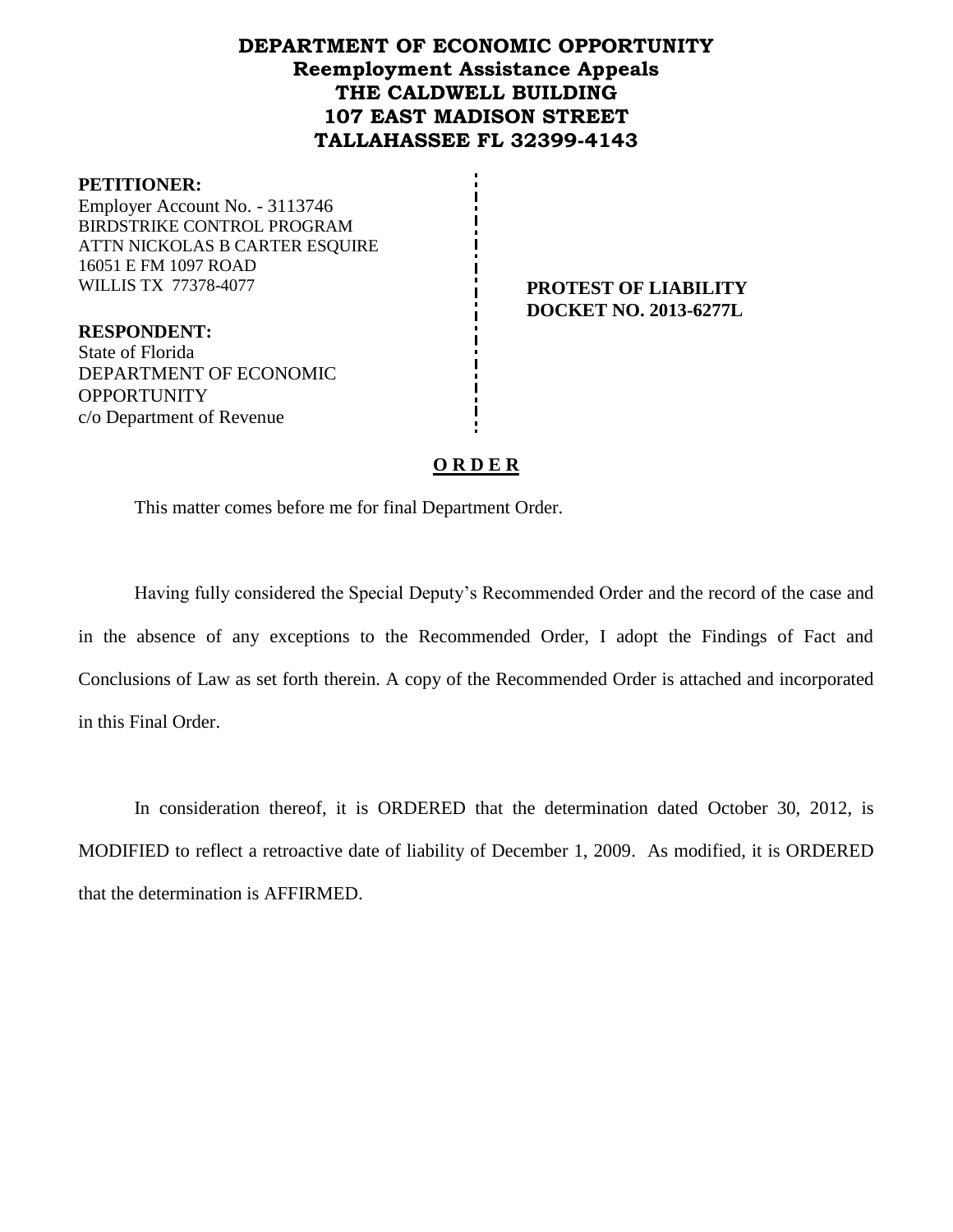#### **JUDICIAL REVIEW**

Any request for judicial review must be initiated within 30 days of the date the Order was filed. Judicial review is commenced by filing one copy of a *Notice of Appeal* with the DEPARTMENT OF ECONOMIC OPPORTUNITY at the address shown at the top of this Order and a second copy, with filing fees prescribed by law, with the appropriate District Court of Appeal. It is the responsibility of the party appealing to the Court to prepare a transcript of the record. If no court reporter was at the hearing, the transcript must be prepared from a copy of the Special Deputy's hearing recording, which may be requested from the Office of Appeals.

Cualquier solicitud para revisión judicial debe ser iniciada dentro de los 30 días a partir de la fecha en que la Orden fue registrada. La revisión judicial se comienza al registrar una copia de un *Aviso de Apelación* con la Agencia para la Innovación de la Fuerza Laboral [*DEPARTMENT OF ECONOMIC OPPORTUNITY]* en la dirección que aparece en la parte superior de este *Orden* y una segunda copia, con los honorarios de registro prescritos por la ley, con el Tribunal Distrital de Apelaciones pertinente. Es la responsabilidad de la parte apelando al tribunal la de preparar una transcripción del registro. Si en la audiencia no se encontraba ningún estenógrafo registrado en los tribunales, la transcripción debe ser preparada de una copia de la grabación de la audiencia del Delegado Especial [*Special Deputy*], la cual puede ser solicitada de la Oficina de Apelaciones.

Nenpòt demann pou yon revizyon jiridik fèt pou l kòmanse lan yon peryòd 30 jou apati de dat ke Lòd la te depoze a. Revizyon jiridik la kòmanse avèk depo yon kopi yon *Avi Dapèl* ki voye bay DEPARTMENT OF ECONOMIC OPPORTUNITY lan nan adrès ki parèt pi wo a, lan tèt *Lòd* sa a e yon dezyèm kopi, avèk frè depo ki preskri pa lalwa, bay Kou Dapèl Distrik apwopriye a. Se responsabilite pati k ap prezante apèl la bay Tribinal la pou l prepare yon kopi dosye a. Si pa te gen yon stenograf lan seyans lan, kopi a fèt pou l prepare apati de kopi anrejistreman seyans lan ke Adjwen Spesyal la te fè a, e ke w ka mande Biwo Dapèl la voye pou ou.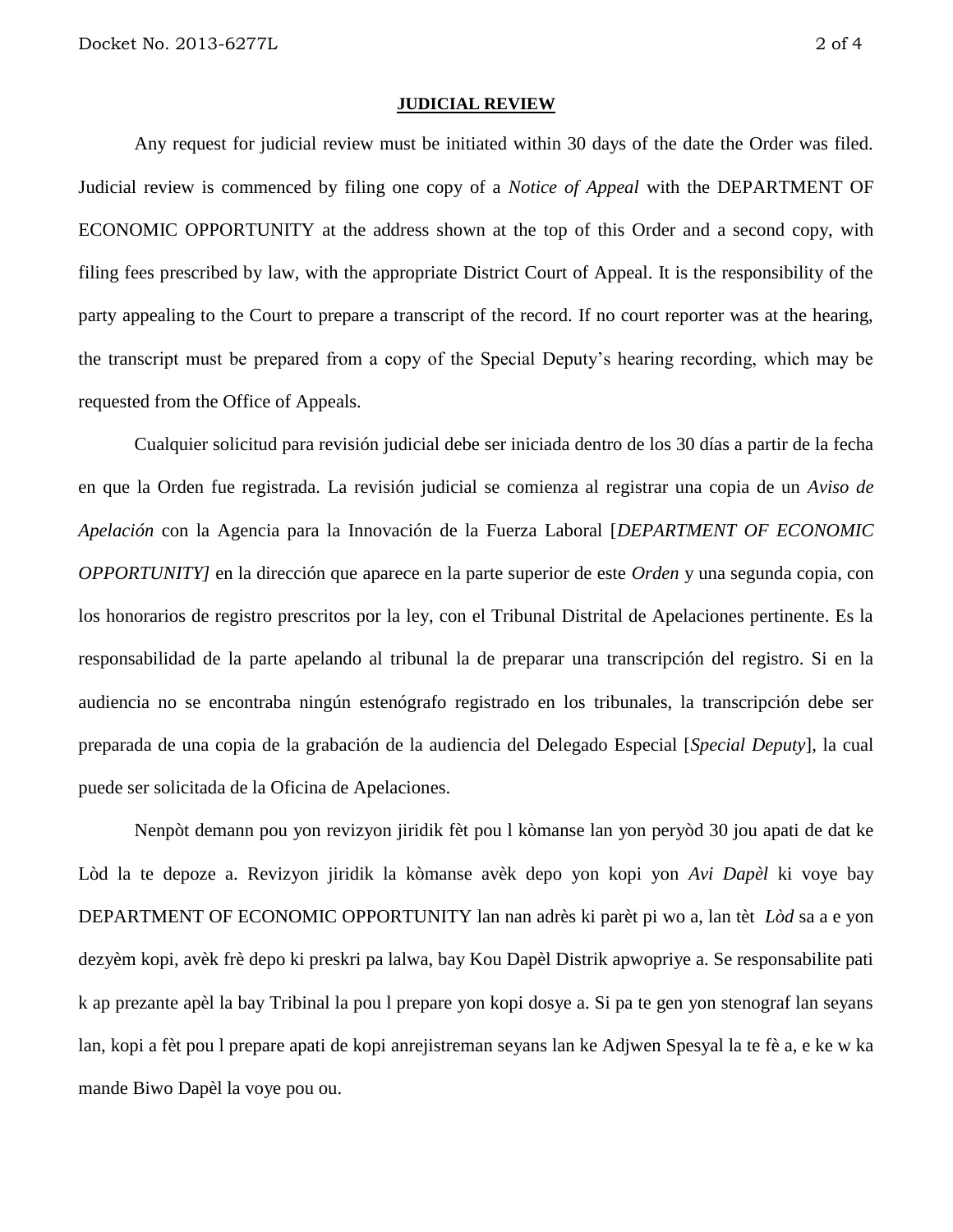DONE and ORDERED at Tallahassee, Florida, this \_\_\_\_\_\_\_ day of July, 2013.



Altemese Smith, Bureau Chief, Reemployment Assistance Program DEPARTMENT OF ECONOMIC OPPORTUNITY

FILED ON THIS DATE PURSUANT TO § 120.52, FLORIDA STATUTES, WITH THE DESIGNATED DEPARTMENT CLERK, RECEIPT OF WHICH IS HEREBY ACKNOWLEDGED.

 $\overline{\phantom{a}}$  ,  $\overline{\phantom{a}}$  ,  $\overline{\phantom{a}}$  ,  $\overline{\phantom{a}}$  ,  $\overline{\phantom{a}}$  ,  $\overline{\phantom{a}}$  ,  $\overline{\phantom{a}}$  ,  $\overline{\phantom{a}}$ DEPUTY CLERK DATE

# **CERTIFICATE OF SERVICE**

**I HEREBY CERTIFY that true and correct copies of the foregoing Final Order have been furnished to the persons listed below in the manner described, on the \_\_\_\_\_\_\_ day of July, 2013**.

 $ShmumE, F$ 

SHANEDRA Y. BARNES, Special Deputy Clerk DEPARTMENT OF ECONOMIC OPPORTUNITY Reemployment Assistance Appeals 107 EAST MADISON STREET TALLAHASSEE FL 32399-4143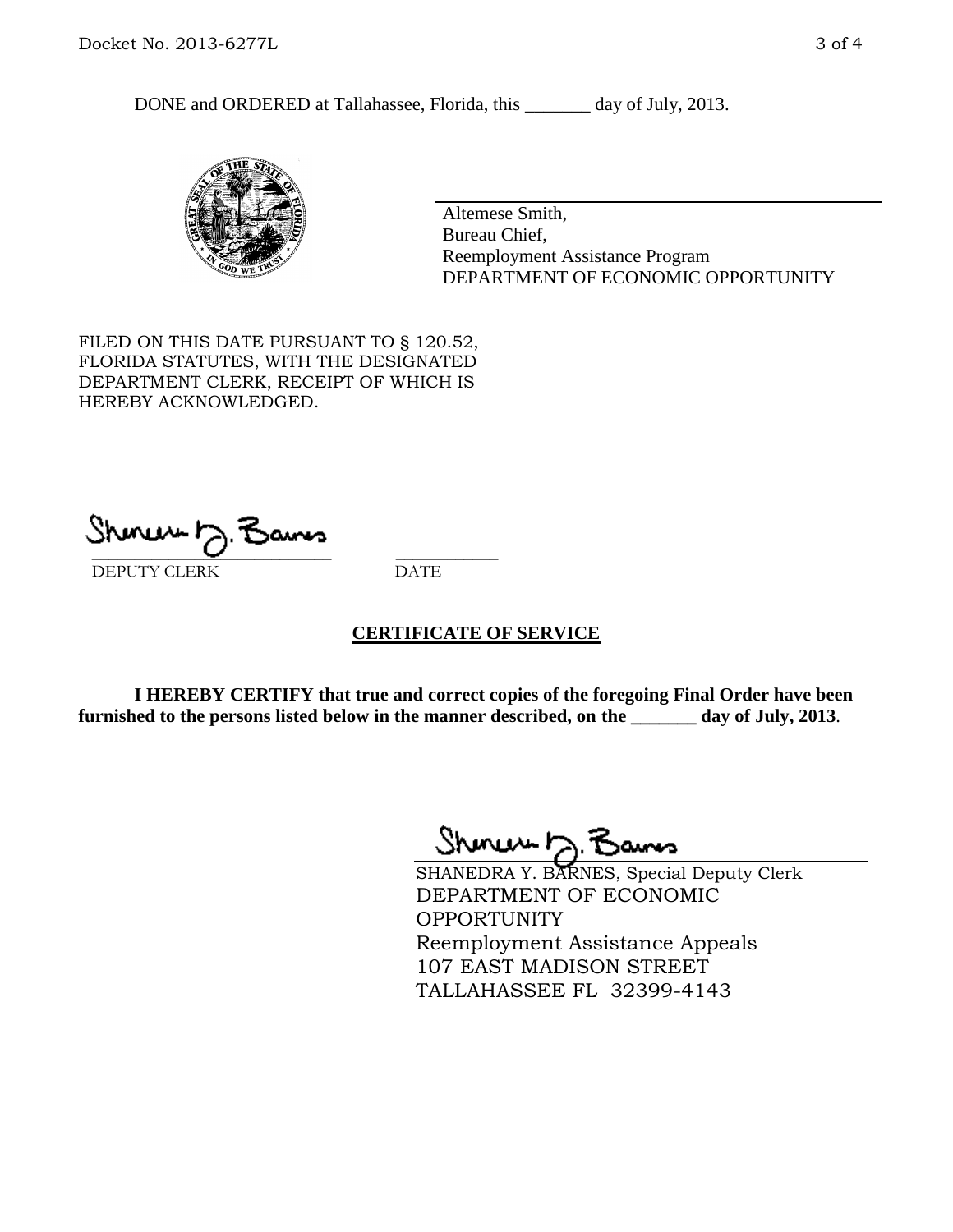By U.S. Mail:

### BIRDSTRIKE CONTROL PROGRAM ATTN NICKOLAS B CARTER ESQUIRE 16051 E FM 1097 ROAD WILLIS TX 77378-4077

RYAN MEINERZ 9244 RIVERBEND AVE PARLIER CA 93648

DEPARTMENT OF REVENUE ATTN: JODY BURKE - CCOC #1-4866 5050 WEST TENNESSEE STREET TALLAHASSEE FL 32399

DEPARTMENT OF REVENUE ATTN: MYRA TAYLOR PO BOX 6417 TALLAHASSEE FL 32314-6417

State of Florida DEPARTMENT OF ECONOMIC OPPORTUNITY c/o Department of Revenue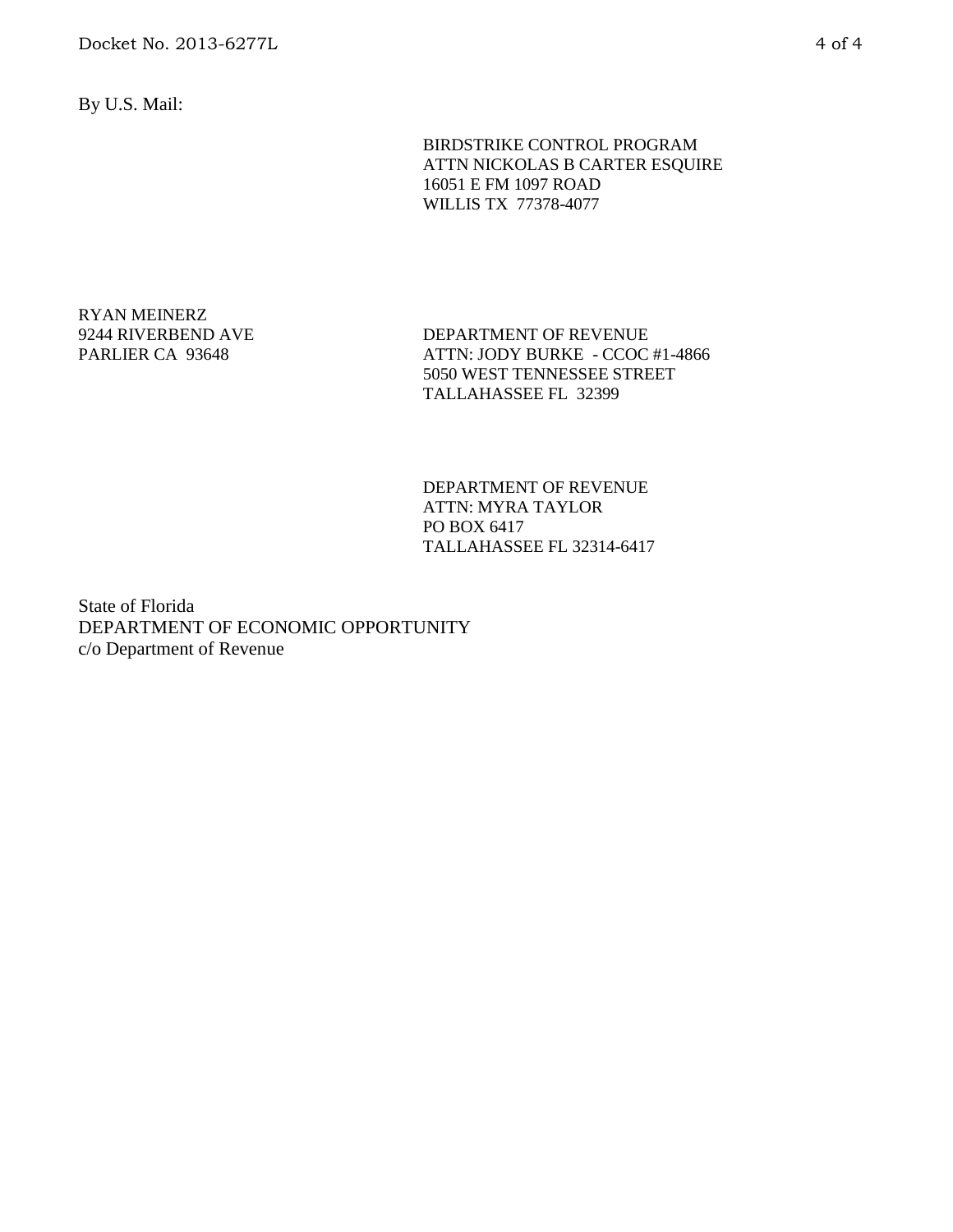# **DEPARTMENT OF ECONOMIC OPPORTUNITY Reemployment Assistance Appeals**

MSC 347 CALDWELL BUILDING 107 EAST MADISON STREET TALLAHASSEE FL 32399-4143

#### **PETITIONER:**

Employer Account No. - 3113746 BIRDSTRIKE CONTROL PROGRAM ATTN NICKOLAS B CARTER ESQUIRE 16051 E FM 1097 ROAD WILLIS TX 77378-4077

> **PROTEST OF LIABILITY DOCKET NO. 2013-6277L**

**RESPONDENT:** State of Florida DEPARTMENT OF ECONOMIC **OPPORTUNITY** c/o Department of Revenue

# **RECOMMENDED ORDER OF SPECIAL DEPUTY**

TO: Altemese Smith, Bureau Chief, Reemployment Assistance Program DEPARTMENT OF ECONOMIC OPPORTUNITY

This matter comes before the undersigned Special Deputy pursuant to the Petitioner's protest of the Respondent's determination dated October 30, 2012.

After due notice to the parties, a telephone hearing was held on May 20, 2013. The Petitioner, represented by a partner, appeared and testified. The Respondent, represented by a Department of Revenue Tax Specialist II, appeared and testified. The Joined Party appeared and testified.

The record of the case, including the recording of the hearing and any exhibits submitted in evidence, is herewith transmitted. Proposed Findings of Fact and Conclusions of Law were not received.

# **Issue:**

Whether services performed for the Petitioner by the Joined Party constitute insured employment, and if so, the effective date of liability, pursuant to Section 443.036(19), 443.036(21); 443.1216, Florida Statutes.

Whether the Petitioner meets liability requirements for Florida reemployment assistance contributions, and if so, the effective date of liability, pursuant to Sections 443.036(19); 443.036(21), Florida Statutes.

# **Findings of Fact:**

- 1. The Petitioner, Birdstrike Control Program, is a partnership consisting of Nicholas Carter and his wife, Kelly Carter.
- 2. The Petitioner operates a business which contracts to remove birds and other wildlife from airports and military bases. The Petitioner uses Border Collies to remove and control the birds and other wildlife.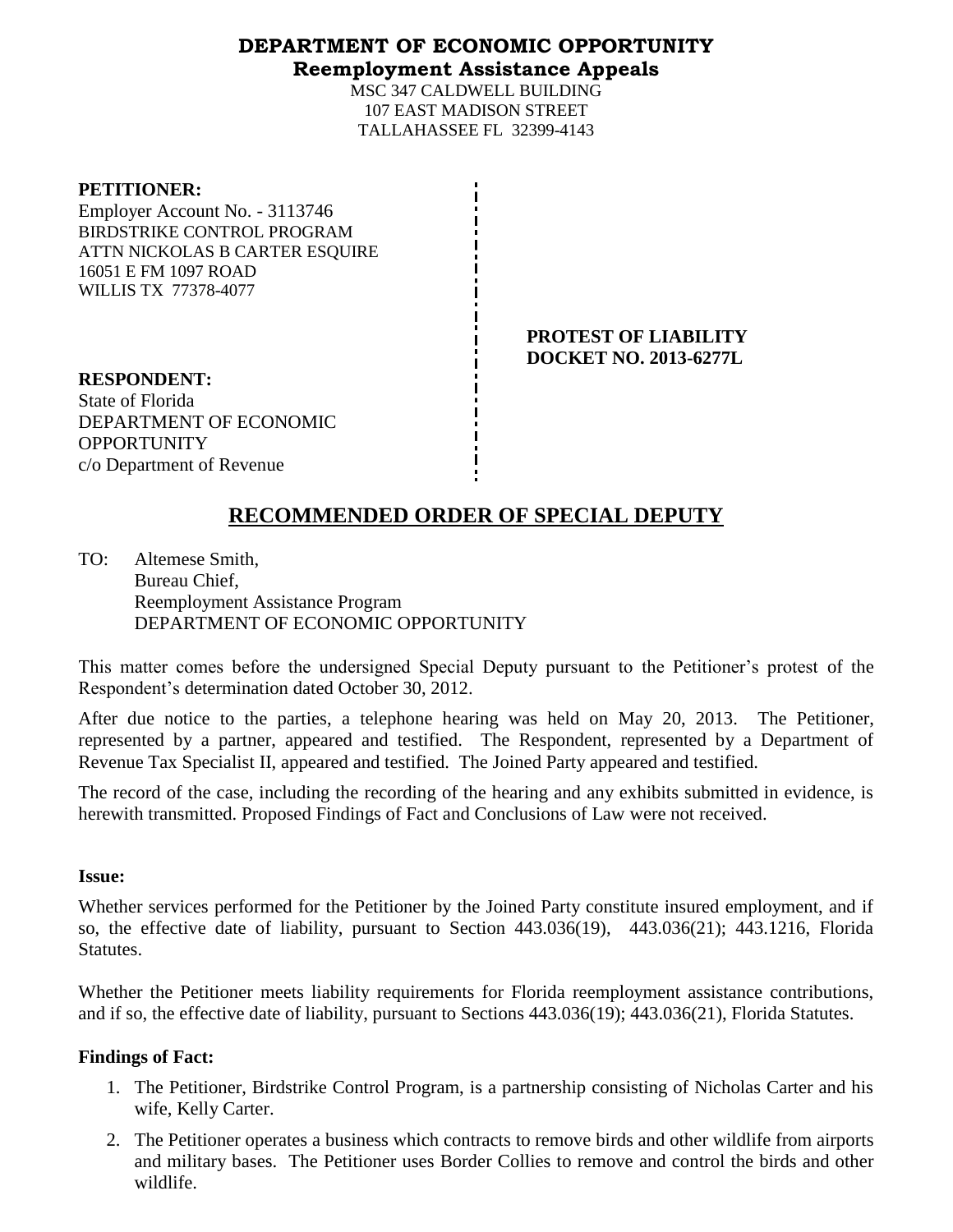- 3. The Petitioner hired the Joined Party to work as an ecologist, at a facility located in Texas, in February 2009 with an annual wage of \$35,000. In approximately December 2009 the Petitioner obtained a contract from the United States Air Force to remove wildlife from McDill Air Force Base located in Tampa, Florida. The Petitioner transferred the Joined Party from Texas to work at McDill Air Force Base in approximately December 2009, with an increase in pay.
- 4. The Joined Party worked for the Petitioner as an ecologist at McDill Air Force Base until February 2012. The Joined Party was paid wages by the Petitioner, not by the Federal government or the United States Air Force. The Petitioner withheld payroll taxes from the Joined Party's wages and at the end of each year the wages were reported to the Internal Revenue Service on Form W-2 Wage and Tax Statement.
- 5. It was the Petitioner's belief that the Petitioner was exempt from payment of unemployment tax to Florida and other states if the employment occurred on federal land or a federal enclave, such as McDill Air Force Base. The Petitioner has paid Federal unemployment compensation tax on the Joined Party's wages to the Federal Government.
- 6. The Joined Party filed a claim for unemployment compensation benefits, now know in Florida as Reemployment Assistance Program benefits. When the Joined Party did not receive credit for his Florida wages an investigation was assigned to the Department of Revenue to determine if the Petitioner was liable for payment of unemployment tax to Florida.
- 7. On October 30, 2012, the Department of Revenue issued a determination holding that the Joined Party was the Petitioner's employee retroactive to February 2, 2009, and that the Petitioner was liable for payment of unemployment tax to Florida. The Petitioner filed a timely protest by letter dated November 13, 2012.

# **Conclusions of Law:**

- 8. The issue in this case, whether services performed for the Petitioner by the Joined Party constitute employment subject to the Florida Reemployment Assistance Program Law, is governed by Chapter 443, Florida Statutes. Section 443.1216(1)(a)2., Florida Statutes, provides that employment subject to the chapter includes service performed by individuals under the usual common law rules applicable in determining an employer-employee relationship.
- 9. The Petitioner does not dispute the Joined Party's status as an employee of the Petitioner. The dispute is whether the Joined Party's wages from employment are exempt from coverage under the Florida Reemployment Assistance Program Law, previously known as the Florida Unemployment Compensation Law.
- 10. Section 443.036(19), Florida Statutes, provides that "employer" means an employing unit subject to this chapter under s. [443.1215.](http://www.flsenate.gov/Laws/Statutes/2012/443.1215)
- 11. In advancing its argument that the Petitioner is not subject to the Florida Reemployment Assistance Program Law the Petitioner relies on Section 443.1216(13)(e), Florida Statutes, which provides that service performed in the employ of the Federal Government or of an instrumentality of the Federal Government which is wholly or partially owned by the United States is exempt from coverage under the Florida Reemployment Assistance Program Law.
- 12. The Joined Party performed services for the Petitioner as an employee of the Petitioner, not as an employee of the Federal Government. The Petitioner also argues that the Florida Reemployment Assistance Program Law does not define "instrumentality." The Petitioner is a partnership owned by its partners, Nickolas and Kelly Carter. No evidence was presented to show that the Petitioner is wholly or partially owned by the United States. Thus, the Petitioner is not an instrumentality which is owned wholly or partially by the Unites States.
- 13. The Florida Reemployment Assistance Program Law does not contain any exemption or exclusion of employment if the employment services are performed on a federal enclave or on federal land.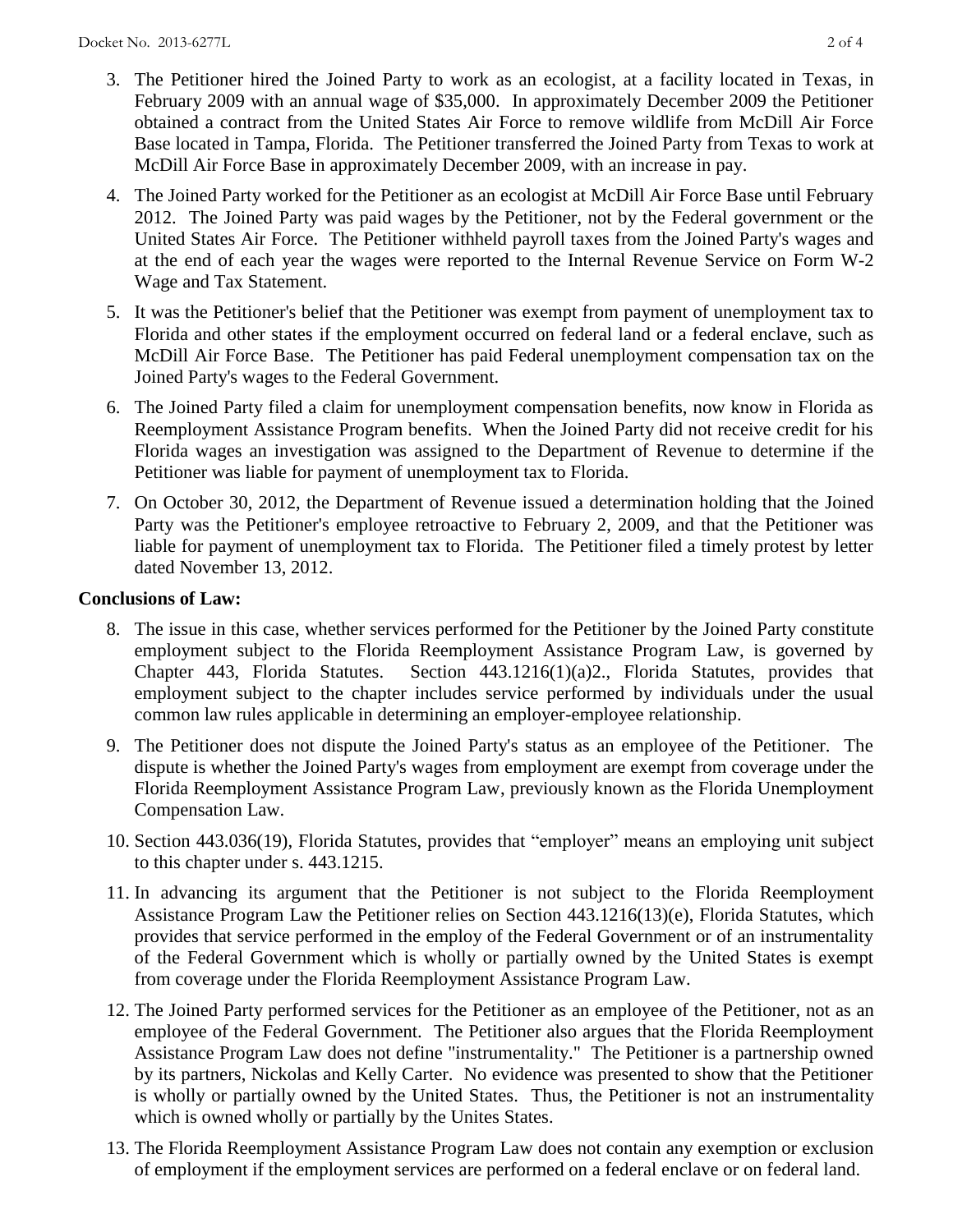- 14. Title 26 United States Code 3305 provides that the legislature of any state may require any instrumentality of the United States, and the individuals in its employ, to make contributions to an unemployment fund under a State unemployment compensation law and that no person shall be relieved from compliance with a State unemployment compensation law on the ground that services were performed on land or premises owned, held, or possessed by the United States, and any state shall have full jurisdiction and power to enforce the provisions of such law to the same extent and with the same effect as though such place were not owned, held, or possessed by the United States.
- 15. It is concluded that the Joined Party performed services for the Petitioner in insured Florida employment beginning in December 2009 when the Joined Party began performing services at McDill Air Force Base.
- 16. Section 443.1215, Florida States, provides in pertinent part:
	- (1) Each of the following employing units is an employer subject to this chapter:
		- (a) An employing unit that:
			- 1. In a calendar quarter during the current or preceding calendar year paid wages of at least \$1,500 for service in employment; or
			- 2. For any portion of a day in each of 20 different calendar weeks, regardless of whether the weeks were consecutive, during the current or the preceding calendar year, employed at least one individual in employment, irrespective of whether the same individual was in employment during each day.
		- (g) An employing unit that is not otherwise an employer subject to this chapter under this section:
			- 1. For which, during the current or preceding calendar year, service is or was performed for which the employing unit is liable for any federal tax against which credit may be taken for contributions required to be paid into a state unemployment fund.
- 17. It has not been shown that the Petitioner had an employee in Florida for twenty weeks during 2009 nor has it been shown that the Petitioner had a quarterly Florida payroll of \$1,500 during 2009. However, it has been shown that the Petitioner was liable for payment of Federal unemployment compensation tax for 2009. Thus, the Petitioner is liable for payment of Florida unemployment compensation tax for 2009.
- 18. The determination of the Department of Revenue holds the Petitioner liable for payment of unemployment compensation tax to Florida retroactive to February 2, 2009, the date the Joined Party began performing services for the Petitioner in Texas. The Florida Reemployment Assistance Program Law does not have jurisdiction over wages paid to Texas employees. The Joined Party's beginning date of employment in Florida occurred during the fourth calendar quarter 2009. Thus, the Petitioner is liable for payment of taxes to Florida beginning December 1, 2009.

**Recommendation:** It is recommended that the determination dated October 30, 2012, be MODIFIED to reflect a retroactive date of liability of December 1, 2009. As modified it is recommended that the determination be AFFIRMED.

Respectfully submitted on May 23, 2013.